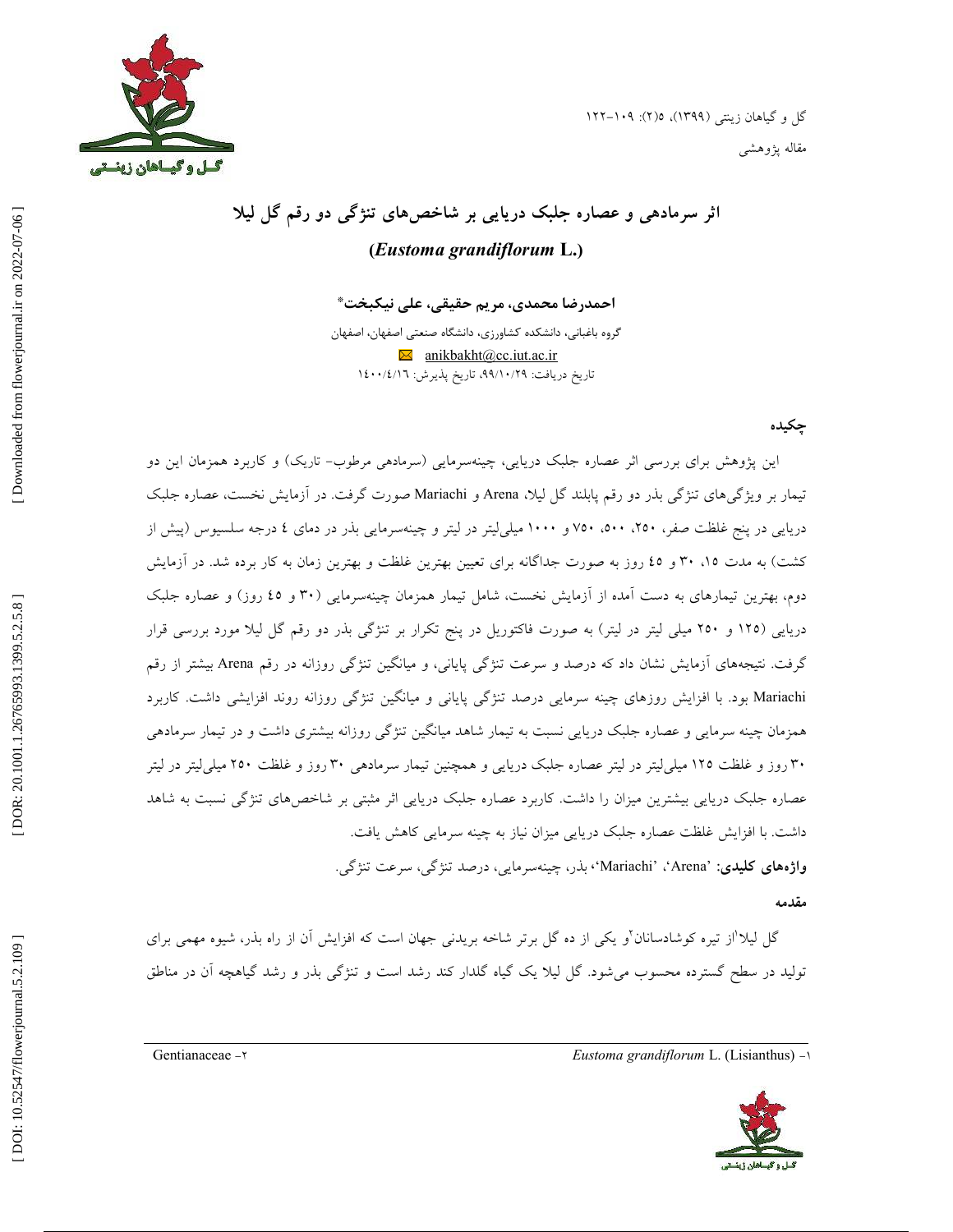گرمسیری یک نکته چالشی به شمار میآید زیرا بذر این گیاه بسیار ریز میباشد و تنژگی آن، در کشت خاکی با شرایط مطلوب، حساس به برخی از عوامل محیطی از جمله نور مناسب، دما و سطح رطوبت میباشد. همچنین تیره کوشادسانان دارای حدود ۱۰۰ جنس و بیش از ۱۸۰۰ گونه است که بهطور گسترده در همه قارهها به جز قطب جنوب پراکنده شدهاند (Pringle, 2014). بیشتر گیاهان موجود در این تیره دارای خواب مورفو–فیزیولوژیک میباشند. به عبارت دیگر، رویان بذر به طور کامل توسعه نیافته است و در مرحله خفته به سر میبرد. این گونه بذرها نیاز به یک دوره سرما برای تنژیدن دارند که با چینهسرمایی تامین میشود. مدت زمان لازم برای سرمادهی بستگی به نوع بذر دارد و در این مدت رطوبت اهمیت دارد زیرا سرمادهی خشک در شکستن دوره خفتگی موثر نیست (Baskin & Baskin, 2004).

زیستآمادهسازی' بذر در واقع یک روش نوین و کاربردی است که میتواند در سطح گستردهای در تحریک تنژگی و بهبود یکنواختی رشد گیاهچهها به کار گرفته شود. در این روش از عوامل زنده و زیستی مانند عصارههای مختلف جلبکی و سایتوکینین به عنوان پیش تیمار برای افزایش ویژگی۵های تنژگی استفاده میشود (Zhang & Ervin, 2004). جلبک دریایی نزدیک به ۱۰۰۰۰ گونه از جلبکهای قرمز، قهوهای و سبز را شامل میشود. براساس فراوانی و گسترش، عصاره جلبکهای دریایی قهوهای'از رایجترین عصارههای تجاری برای کاربرد در کشاورزی و باغبانی هستند. در میان گونههای جلبکهای دریایی، گونههای Durvillea pottorum *و Macrocystis pyrifera ،Ecklonia maxima ،Ascophyllum nodosum بیشترین مورد*استفاده برای تولید عصاره تجاری را دارند (Khan *et al.*, 2009). عصارههای مختلف تجاری ساخته شده از جلبک دریایی قهوهای<sup>۳</sup> به عنوان یک ماده خام، دارای گستره گوناگونی از مواد معدنی از جمله نیتروژن، فسفر، پتاسیم، کلسیم، أهن، منیزیم، روی، سدیم و گوگرد و هچنین مقادیر مختلف ترکیبهای ارگانیک شامل اسمولیتها (به عنوان مثال بتایین) هستند. افزون بر این، عصاره جلبکهای دریایی قهوهای دارای متابولیتهای ثانویه زیستی، ویتامینها و پیشسازهای ویتامینها، ترکیبهای فنولی (Wang et al., 2003) و شماری از هورمونهای گیاهی از جمله اکسین، سایتوکینین، جیبرلین و براسینواستروئیدها میباشند (Stirk et al., 2014). وجود چنین ترکیبهایی در عصاره جلبک دریایی سبب بهبود ویژگیهای فیزیکو–شیمیایی خاک، ظرفیت نگهداری آب، فعالیت میکروبی و همچنین برهمکنش هم|فزایی<sup>،</sup> برای افزایش رشد گیاهان و محافظت در برابر شرایط نامساعد محیطی مثل دمای بالا و تنش أبی میشود (Popescu, 2016). وجود ترکیبهای مختلف و هورمونهای گیاهی از جمله اکسین، سیتوکینین و جیبرلین در عصاره جلبک دریایی میتواند بر تنژگی بذر اثر بگذارد (Popescu, 2016). نتیجههای بررسیهای گذشته بر بذر گونههای مختلف نشان داده است که عصاره جلبکهای دریایی به طور کلی اثر تحریک کننده بر تنژگی دارد. در بررسی انجام شده روی بذر گیاه کلم°، عصاره جلبک دریایی تنژگی را افزایش داد (Tuhy *et al.*, 2013). همچنین، پژوهشگران نشان دادهاند که ترکیبهای عصاره جلبک دریایی از جمله عنصرهای غذایی، ویتامینها، و تنظیمکنندههای رشد مانند اکسینها، جیبرلینها و ابسیزیک اسید بر سوخت و ساز یاختهها اثر میگذارد و باعث افزایش درصد تنژگی و رشد میشود (Stirk *et al.*, 2003; Khan *et al.*, 2009). در پژوهشی، با بررسی اثر غلظتهای مختلف (۲۰، ۴۰، ۴۰، ۴۰ و ۱۰۰ درصد)

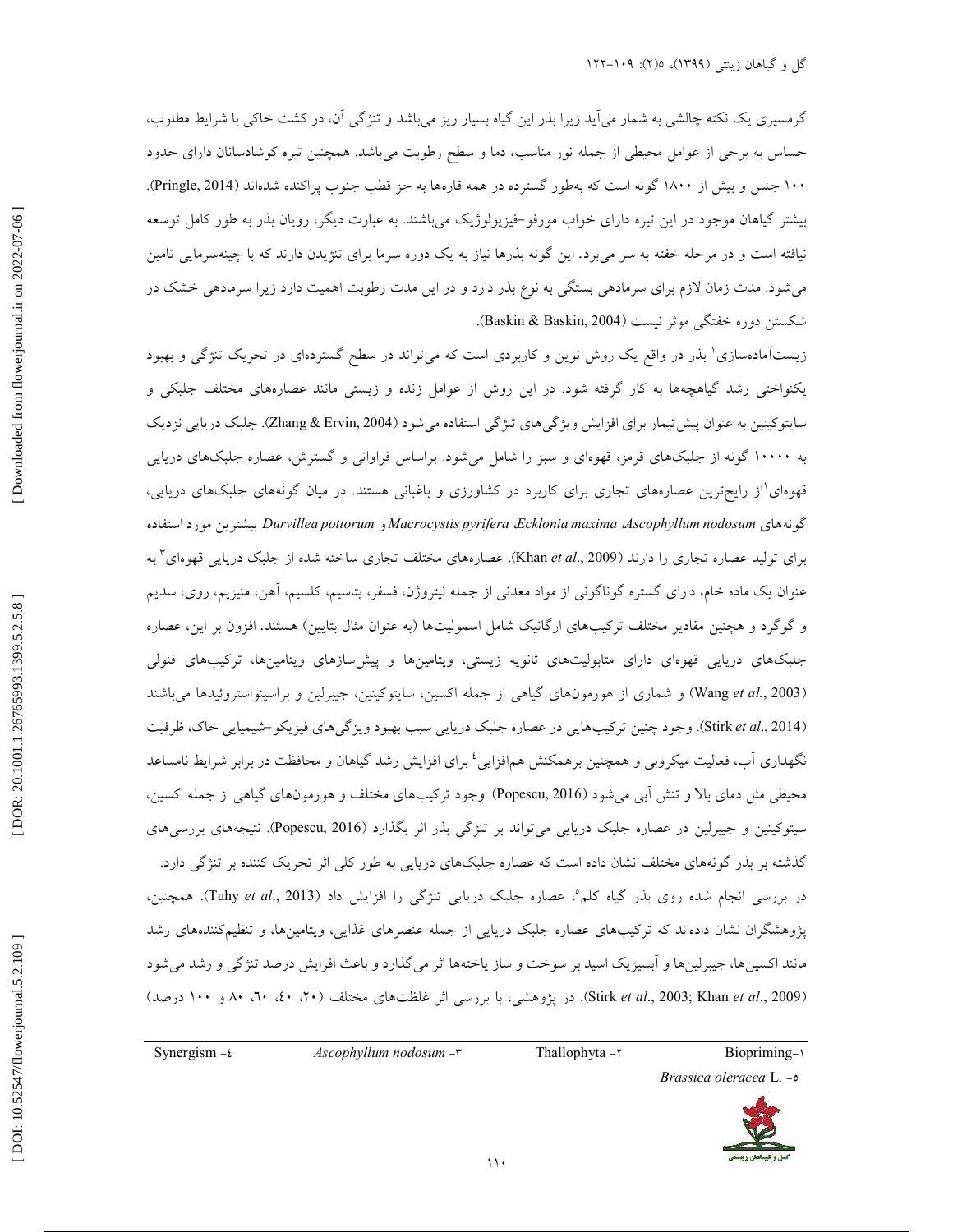عصاره جلبک دریایی قهوهای بر گیاه بامیه گزارش کردند که غلظت ۲۰٪ از عصاره جلبک قهوهای موجب افزایش معنیداری در درصد تنژگی، محتوای کربوهیدارت محلول و عملکرد گیاه نسبت به شاهد شد. با این وجود، در غلظتهای بالای عصاره جلبک قهوهای میزان شاخص،های رشد کاهش یافت (Jothinayagi & Anbazhagan, 2009). با توجه به مطالب یادشده، هدف این پژوهش بررسی اثر تیمارهای مختلف عصاره جلبک دریایی و چینه سرمایی و همچنین برهمکنش انها بر شاخص های تنژگی بذر و رشد گیاهچه گل لیلا بود.

## مواد و روشها

## ازمایش نخست: بررسی بهترین غلظت جلبک دریایی و زمان تیمار چینه سرمایی

در این ازمایش از بذرهای دو رقم گل لیلای پابلند، Arena تهیه شده از شرکت تاکی ژاپن و Mariachi تهیه شده از شرکت ساکاتا ژاپن به عنوان ماده گیاهی استفاده شد. عصاره جلبک دریایی قهوهای<sup>۲</sup> (SWE) از شرکت اَکادین سیپلنت ٔ کانادا خریداری شد و در پنج غلظت صفر، ۲۵۰، ۲۰۰، ۷۵۰ و ۱۰۰۰ میلی[یتر در لیتر تهیه و روی بذرهای هر دو رقم به کار برده شد. برخی از ویژگیهای این عصاره شامل ۰/۱٪ نیتروژن، ۰/۵٪ P2O2 محلول در اب و۲٪ K2O میباشد. بذرهای هر دو رقم گل لیلا زیر تیمار چینه سرمایی به مدت ۱۵، ۳۰ و ٤٥ روز در تاریکی و دمای ٤ درجه سلسیوس قرار گرفتند.

## آزمایش دوم: برهمکنش بهترین غلظت عصاره جلبک دریایی و مدت چینه سرمایی

بهترین تیمارهای به دست امده از ازمایش نخست یعنی دو غلظت ۱۲۵ و ۲۵۰ میلی[یتر در لیتر از عصاره جلبک دریایی و تیمار چینه سرمایی ۳۰ و ٤٥ روز گزینش و اثر همزمان انها در دو رقم مورد بررسی قرار گرفت. غلظت ۱۲۵ میلی[یتر در لیتر عصاره جلبک دریایی به دلیل نزدیک بودن نتیجههای غلظتهای صفر و ۲۵۰ میلی[یتر در لیتر عصاره جلبک دریایی به یکدیگر به عنوان میانگین این دو غلظت برای انجام آزمایش دوم برگزیده شد.

## شرایط انجام پژوهش در هر دو آزمایش

بررسی تنژگی بذرها در أزمایشگاههای پژوهشی دانشکده کشاورزی دانشگاه صنعتی اصفهان در شرایط کنترل شده محیط انکوباتور با دمای ۲۳ درجه سلسیوس و نورگاه (شب/روز) ۱٦/۸ ساعت اجرا شد. پیش از آغاز آزمایش محیط و وسایل مورد استفاده گندزدایی شدند. ده بذر سالم و یکدست روی پتریدیش (۸ سانتیمتری) دارای یک لایه کاغذ صافی واتمن شماره یک کشت شد. برای تامین رطوبت مورد نیاز پتریدیشها به هر کدام یک میلی[یتر عصاره جلبک با غلظتهای مورد نظر برای تیمار عصاره جلبک دریایی و ۲ میلی[یتر أب مقطر برای تیمارهای چینهسرمایی افزوده شد. برای کاهش تبخیر محلول افزوده شده و رعایت شرایط یکسان برای تمامی تیمارها، درب پتریدیشها با پارافیلم بسته شده و در انکوباتور گذاشته شدند. بازدید از نمونهها به صورت سه روز یکبار و به مدت ۳۵ روز انجام شد و شمار بذرهای تنژیده از مرحله اغاز تا پایان تنژگی در دوره ازمایش برای ارزیابی شاخصهای تنژگی ثبت شد. بذرهایی که طول ریشهچه به اندازه ۲ میلیمتر داشتند به عنوان بذر تنژیده

*Abelmoschus esculentus* -1

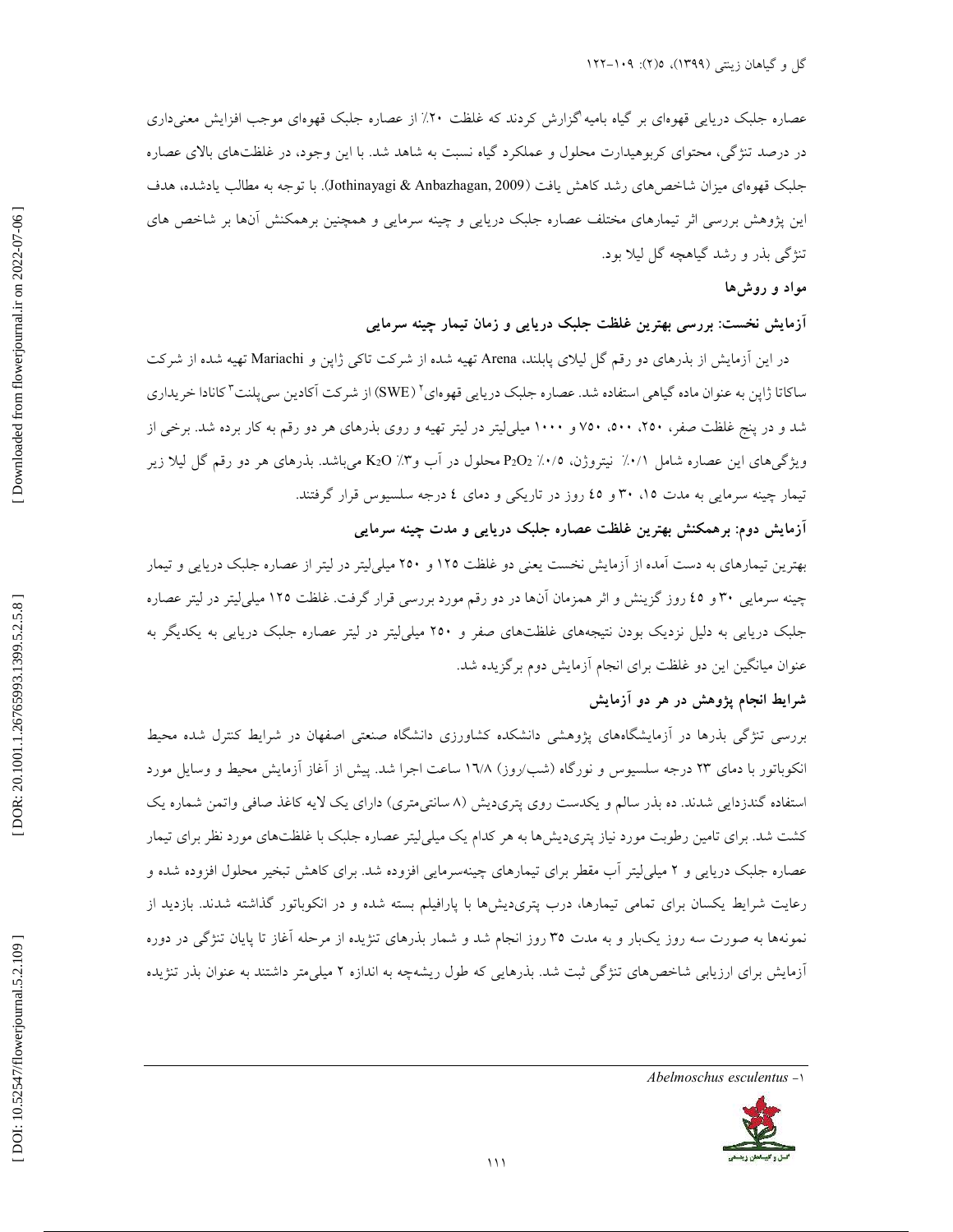K % CG"# T % j5J / [\ T j5J / " @% (1. 0 ". /.(0 "# .CKCH ; Ic 0 1 % 9(2 (FGP ) <sup>2</sup> % /.(0 Ug -XK (GR) 3 K.
" % -XK ( MTG ) <sup>4</sup> % 9(2 (MDG ) K.
" 5 ( . Sharafizad *t ale* ., 2013 ) CT 42 \_ ( / ^0." (0.(0 ( DGS ) FGP*=*  ∑ (1( ^0.") ) × 100 7 C% / ")0 > :N 7 C% / ")0 " @T : n % CG"# :FGP GR *=* ∑ / 2( ^0." ) % 0 0 C2" % % NH . d / " " @T : t t "# 7C% / ")0 " @T : n % 9(2 :GR MTG *=*  ∑( )/ 3( )." ^0 !( F"< G % > 8J 
") " " @T : d d "# 7C% / ")0 " @T : n % /.(0 Ug -XK :MTG 7 C% / ")0 > :N ( MDG *=* FGP */*D 4( ^0." ) % 0 % ")0 > . , H 7"
# k<= : D K % CG"# :FGP K.
" % -XK :MDG DGS *=* 5( ^0." ) .( Sharafizad *et al*., 2013 ) K.
" % -XK : MDG % 9(2 :DGS  **0 (** CT . .(6. ".(V% "#5 !# 8% > "<= 0 r(= b B "# "<> ! F"<G 0 , H K .C6 "<= 0 , H ( /.(0 "# LSD <H Q 2. (0 -XK I Statistix8 /" H ".?!.U(K . 7# O2. 0 7CH 2# 0 / 7#.# dK ". /
 >. .CT U WK. 2016I>. ".?!. U(K 0 42 \_ 
 ".#<@K A2" . !( F"<G 5% k @c. ]^2

## نتا<u>يج</u>

نتیجههای ازمایش نخست: اثرهای اصلی و برهمکنش تیمار عصاره جلبک دریایی

سرعت تنژگی پایانی در رقم Arena به میزان ١٣٤٪ بیشتر از رقم Mariachi بود. این در حالی است که میانگین زمان لازم برای تنژگی در رقم Mariachi به میزان ۸۲٪ بیشتر از رقم Arena بود و درصد تنژگی پایانی، میانگین تنژگی روزانه و سرعت تنژگی روزانه تفاوت معنیداری در دو رقم Arena و Mariachi نداشت (جدول ۱). اثر اصلی غلظتهای مختلف جلبک دریایی تفاوت معنیداری در میانگین زمان لازم برای تنژگی، میانگین تنژگی روزانه، و سرعت تنژگی روزانه ایجاد نکرد. این در حالی است که غلظتهای مختلف عصاره جلبک دریایی بر درصد و سرعت تنژگی پایانی اثر معنیداری داشت به طوری که کمترین درصد تنژگی پایانی در غلظت ۵۰۰ میلی[یتر در لیتر عصاره جلبک دریایی دیده شد و در سایر تیمارها از نظر اماری تفاوت

Mean Time of Germination  $-\tau$  Germination Rate - Final Germination Percentage - 1-

Daily Germination Speed - a Mean Daily Germination - t



[ DOI: 10.52547/flowerjournal.5.2.109 ] [\[ DOR: 20.1001.1.26765993.1399.5.2.5.8 \]](https://dorl.net/dor/20.1001.1.26765993.1399.5.2.5.8) [\[ Downloaded from flowerjournal.ir on 202](http://flowerjournal.ir/article-1-187-fa.html)2-07-06 ] [Downloaded from flowerjournal.ir on 2022-07-06]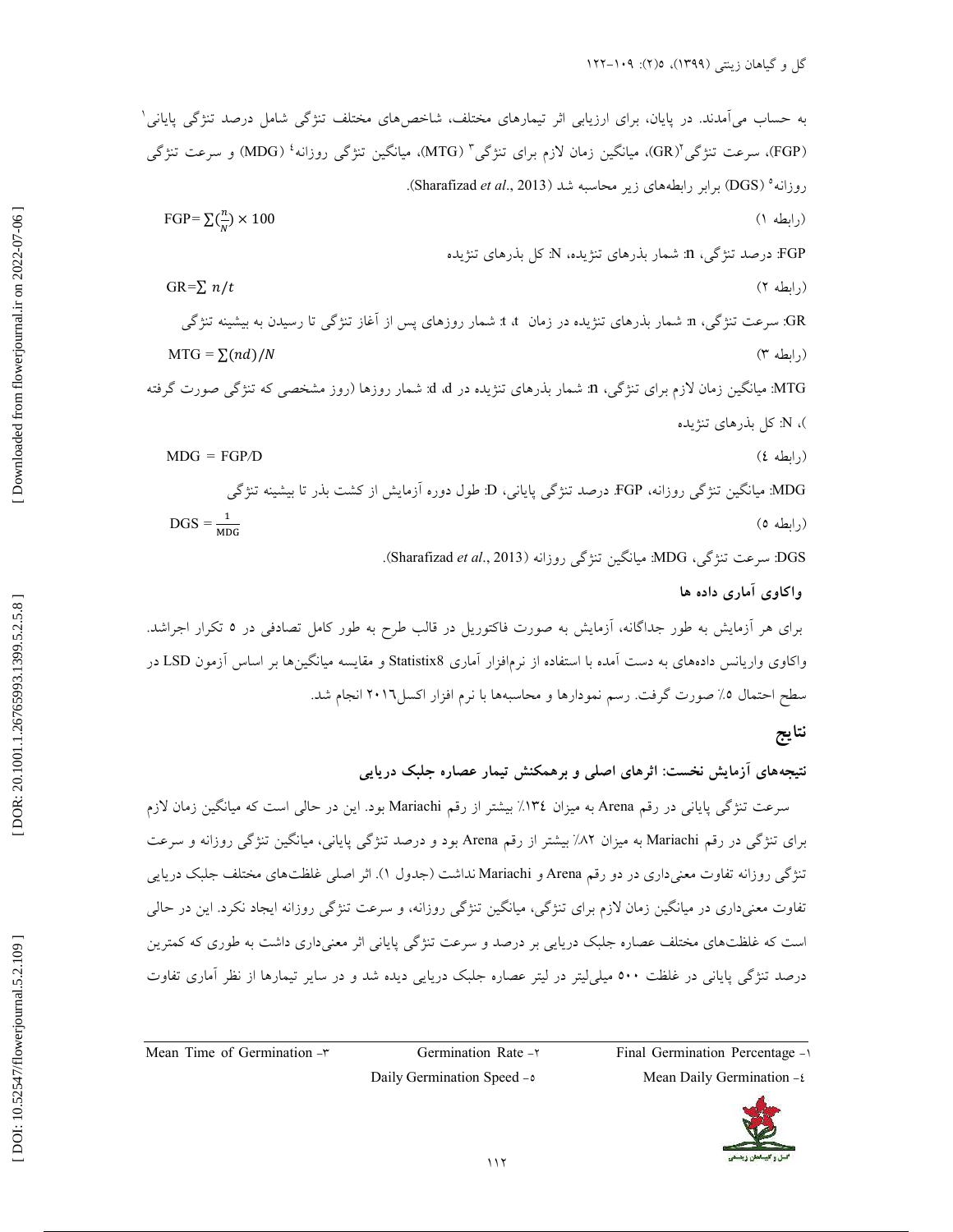معنیداری وجود نداشت. بیشترین سرعت تنژگی پایانی در غلظت ۲۵۰ میلی[یتر در لیتر عصاره جلبک دریایی مشاهده شد که به میزان ۱۵/۸۷٪ از تیمار شاهد بیشتر بود اما از نظر اماری تفاوت معنیداری با غلظت ۷۰۰ میلی[یتر در لیتر نداشت (جدول  $\cdot$ .(1)

#### جدول ۱– اثرهای اصلی رقم و غلظتهای مختلف عصاره جلبک دریایی بر شاخصهای تنژگی گل لیلا.  $\overline{\phantom{a}}$

**Table 1- The main effects of cultivar and different concentrations of seaweed extract on germination indices of Lisianthus.**

| تيمار                                   | سرعت تنژگی                    | درصد تنژگی                                   | ميانگين زمان لازم                            | سرعت تنژگی روزانه                         | میانگین تنژگی روزانه                  |  |  |
|-----------------------------------------|-------------------------------|----------------------------------------------|----------------------------------------------|-------------------------------------------|---------------------------------------|--|--|
| Treatment                               |                               | یایانی (درصد)                                | برای تنژگی (روز)                             | (شمار )                                   | (شمار )                               |  |  |
|                                         | Germination<br>Rate $(1/day)$ | Final<br>Germination<br>Percentage<br>$(\%)$ | Mean Time of<br>Germination<br>$\frac{1}{2}$ | Daily<br>Germination<br>Speed<br>(Number) | Mean Daily<br>Germination<br>(Number) |  |  |
| 'Arena'                                 | $2.56^{\circ}$                | 98.8 <sup>a</sup>                            | 1.67 <sup>b</sup>                            | $0.35^{\rm a}$                            | $2.82^{\rm a}$                        |  |  |
| 'Mariachi'                              | 1.09 <sup>b</sup>             | 96.8 <sup>a</sup>                            | $3.04^{\rm a}$                               | $0.36^{\circ}$                            | 2.76 <sup>a</sup>                     |  |  |
| غلظت جلبک دربابی (میلی لیتر در لیتر)    |                               |                                              |                                              |                                           |                                       |  |  |
| Concentration of seaweed (ml $L^{-1}$ ) |                               |                                              |                                              |                                           |                                       |  |  |
| $\theta$                                | $1.89$ <sup>ab</sup>          | 98 <sup>a</sup>                              | $2.5^{\rm a}$                                | $0.35^{\rm a}$                            | 2.8 <sup>a</sup>                      |  |  |
| 250                                     | 2.19 <sup>a</sup>             | 99 <sup>a</sup>                              | $2.28^{a}$                                   | $0.35^{\rm a}$                            | $2.82^{\rm a}$                        |  |  |
| 500                                     | $1.51^{ab}$                   | 96 <sup>b</sup>                              | $2.31^{a}$                                   | $0.36^{\rm a}$                            | $2.74^{\circ}$                        |  |  |
| 750                                     | 2.17 <sup>a</sup>             | 98 <sup>a</sup>                              | 2.22 <sup>a</sup>                            | $0.35^{\rm a}$                            | 2.8 <sup>a</sup>                      |  |  |
| 1000                                    | 1.39 <sup>b</sup>             | 98 <sup>a</sup>                              | 2.47 <sup>a</sup>                            | $0.35^{\rm a}$                            | 2.8 <sup>a</sup>                      |  |  |

در هر ستون، میانگینهایی که دارای حروف مشترک هستند درسطح ۵ درصد آزمون LSD اختلاف معنیداری ندارند.

In each column, means with the same letters are not significantly different at 5% level of LSD test.

درصد تنژگی رقم Arena، در سه غلظت صفر، ۲۵۰ و ۵۰۰ میلی[یتر در لیتر جلبک دریایی به ترتیب ٤، ۲ و ٤/١٪ بیش از رقم Mariachi بود و در دو غلظت ۷۵۰ و ۱۰۰۰ میل<sub>م</sub>ایتر در لیتر جلبک دریایی در هر دو رقم تفاوت معنی۱اری مشاهده نشد (شکل ۱– الف). سرعت تنژگی در رقم Arena در همه غلظتهای جلبک دریایی به ترتیب به میزان ۰۵/۸۳٪، ۱۵/۸۸٪، ٥٥/٦٥/، ٤٧/٣٦٪ و ٤٦/٧٧؛ بيشتر از رقم Mariachi بود و غلظت ٢٥٠ ميلي ليتر در ليتر جلبک دريايي بيشترين اثر را در افزايش میزان سرعت تنژگی پایانی بذرها داشت (شکل ۱– ب).

از نظر میانگین زمان لازم برای تنژگی بذرها اختلاف معنیداری بین دو رقم وجود داشت به طوری که رقم Mariachi به میزان ٤٩/١٪، ٥٤/١٢٪، ٣٥/٥٧٪، ٤٩/٤٩٪ و ٤٩/٤٩٪ به ترتيب در غلظتهاى ٠، ٢٥٠، ٢٥٠، ٢٥٠، و ١٠٠٠ ميلي[يتر در ليتر جلبک دریایی نسبت به رقم Arena بیشتر بود (شکل ۲–الف). میانگین تنژگی روزانه در سه غلظت صفر، ۲۵۰ و ۵۰۰ میلم لیتر در لیتر جلبک دریایی رقم Arena به ترتیب ۱٬۹۹۹/: ۸/۰۹۹ و ۱٬۶/۰۸ بیش از رقم Mariachi بود و در دو غلظت دیگر بین دو رقم تفاوت معنیداری دیده نشد (شکل ۲–ب). سرعت تنژگی روزانه در هر دو رقم با افزایش غلظت جلبک دریایی تا ۵۰۰ میلی[یتر در لیتر روند افزایشی داشت و در دو غلظت دیگر در هر دو رقم تفاوت معنیداری مشاهده نشد. همچنین تا غلظت ۵۰۰ میلی لیتر در لیتر سرعت تنژگی روزانه در رقم Mariachi به ترتیب ۲/۲٪، ٥٪ و ٤/٣٪ بیش از رقم Arena بود. بیشترین میزان

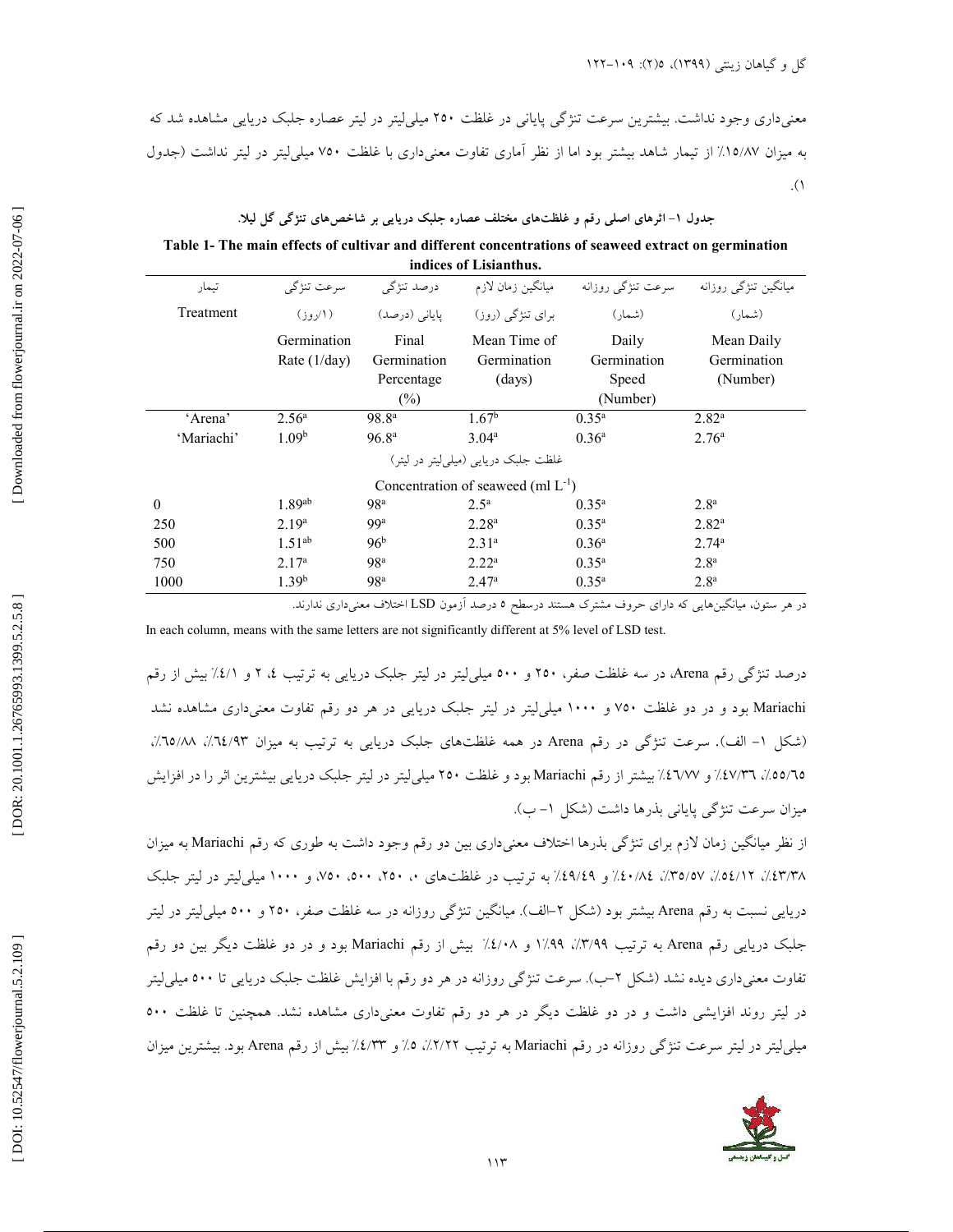سرعت تنژگی روزانه در رقم Mariachi و غلظت ۵۰۰ میلی[یتر در لیتر جلبک دریایی مشاهده شد که به میزان *۱.۶/*۳۳٪ بیش از تیمار شاهد بود (شکل ۲– ج).



شکل ۱– برهمکنش رقم و غلظتهای جلبک دریایی بر درصد تنژگی (الف) و سرعت تنژگی (ب). تیمارهایی که در یک حرف در هر ستون متفاوت هستند دارای تفاوت معنی**دار در سطح ۵ درصد بر اساس آزمون LSD میباشند.** 

**Figure 1. Interaction of cultivars and concentrations of seaweed on germination percentage (A) and germination rate (B). The treatments were different in one letter in each column have a significant difference of 5% based on the LSD test.**

ثرهای اصلی و برهمکنش تیمار چینه سرمایی Í درصد تنژگی (٧/٤٨٪)، سرعت تنژگی پایانی (٦٦/٠٩٪) و میانگین تنژگی روزانه (٧/٤٩٪) در رقم Arena بیش از رقم Mariachi بود. این در حالی است که میانگین زمان لازم برای تنژگی (۴٪/۳٪) و سرعت تنژگی روزانه (۷۳/۱۳٪) در رقم Mariachi بیش از رقم Arena بود (جدول ۲). با افزایش روزهای چینه سرمایی درصد تنژگی پایانی و میانگین تنژگی روزانه روند افزایشی داشت. تیمار ۳۰ روز چینه سرمایی به ترتیب بیشترین میزان سرعت تنژگی پایانی و کمترین میانگین زمان لازم برای تنژگی را موجب شد (جدول ۲).

در برهمکنش رقم و چینه سرمایی، در اثر کاربرد تیمارهای چینه سرمایی ۱۵ و ۳۰ روز در رقم Arena به ترتیب ۲۰/۵٪ و ۷۳٪ افزایش در تنژگی پایانی نسبت به رقم Mariachi مشاهده شد. بر این اساس بیشترین میزان تغییر با کاربرد تیمار چینه سرمایی ۱۵ روز برای رقم Arena به دست آمد. بیشترین درصد تنژگی پایانی مربوط به رقم Arena با کاربرد تیمار چینه سرمایی ۳۰ روز و كمترين آن مربوط به رقم Mariachi با كاربرد تيمار چينه سرمايي ١٥ روز بود. درصد تنژگي پاياني در بين دو رقم Arena و Mariachi با کاربرد تیمار چینه سرمایی ٤٥ روز تفاوت معنیداری نداشت (شکل۳– الف). رقم Arena در هر سه مدت چینه سرمایی به ترتیب ۱/٦٩، ۲/۱۹ و ۱/٦٦ برابر سرعت تنژگی پایانی بیشتری نسبت به رقم Mariachi داشت. بنابراین تیمار چینه سرمایی ۳۰ روز در رقم Arena بیشترین سرعت تنژگی پایانی را موجب شد (شکل ۳- ب).

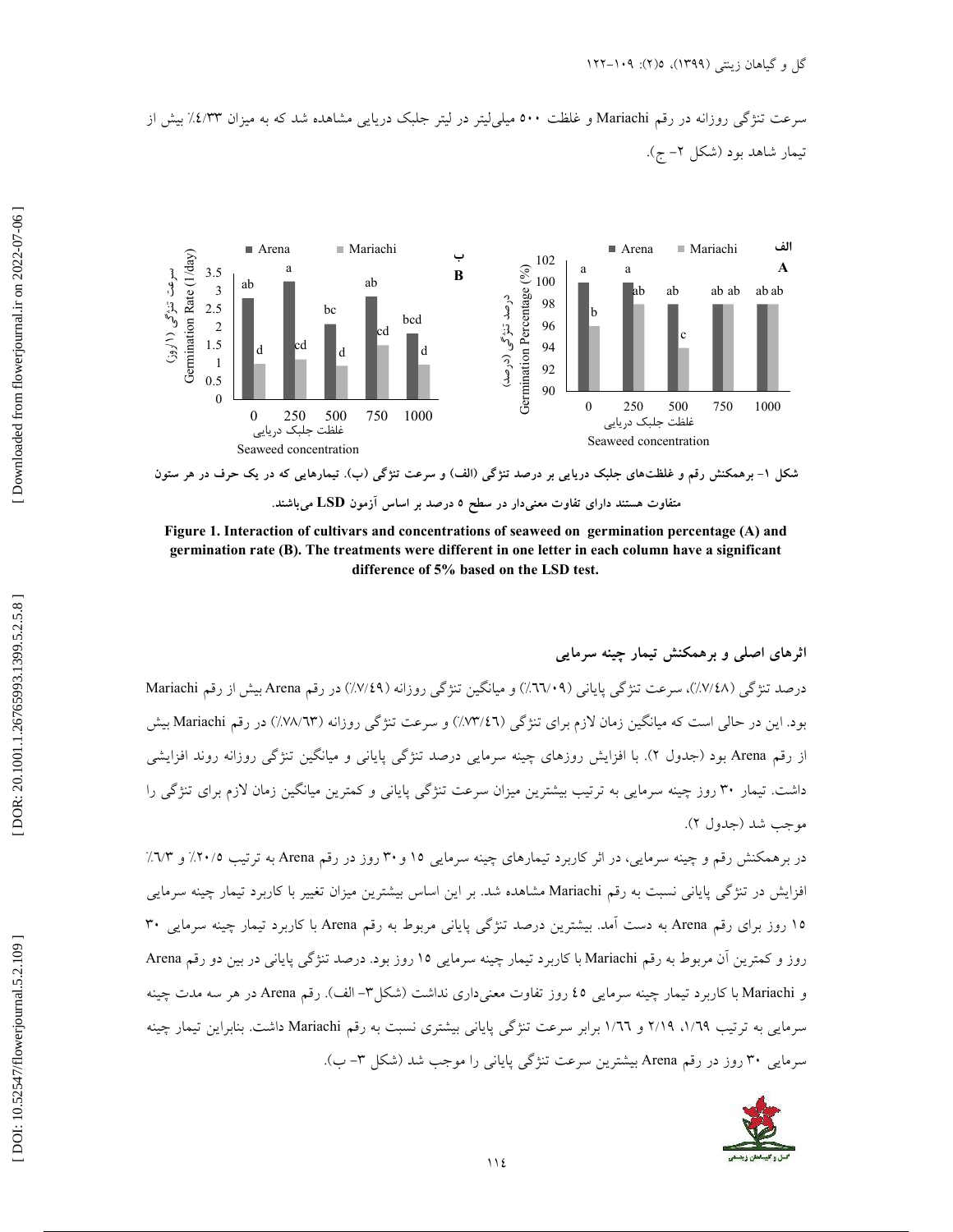

شکل۲– برهمکنش رقم و غلظتهای جلبک دریایی بر میانگین زمان لازم برای تنژگی (الف)، میانگین تنژگی روزانه (ب)، و سرعت تنژگی روزانه (ج). تیمارهایی که در یک حرف در هر ستون متفاوت هستند دارای تفاوت معنیدار در سطح ۵ درصد بر اساس آزمون  $\bf{LSD}$  می!شند.

**Figure 2. Interaction of cultivars and seaweed cncentrations on Mean Time of Germination (A), Mean Daily Germination (B), and Daily Germination Speed (C). The treatments were different in one letter in each column have a significant difference of 5% based on the LSD test.** 

| تيمار     | سرعت تنژگی                      |                                   | میانگین تنژگی روزانه - تنژگی پایانی (درصد) | سرعت تنژگی روزانه    | ميانگين زمان لازم           |
|-----------|---------------------------------|-----------------------------------|--------------------------------------------|----------------------|-----------------------------|
| Treatment | (۱/روز)                         | Final                             | (شمار)                                     | (شمار )              | برای تنژگی (روز)            |
|           | Germination<br>Rate $(1 / day)$ | Germination<br>Percentage $(\% )$ | Mean Daily<br>Germination                  | Daily<br>Germination | Mean Time of<br>Germination |
|           |                                 |                                   | (Number)                                   | Speed                | $\text{(day)}$              |
|           |                                 |                                   |                                            | (Number)             |                             |
| Arena     | 5.04 <sup>a</sup>               | 98 <sup>a</sup>                   | 2.8 <sup>a</sup>                           | $0.35^{b}$           | $1.35^{b}$                  |
| Mariachi  | 1.71 <sup>b</sup>               | $90.66^{b}$                       | 2.59 <sup>b</sup>                          | $0.50^{\rm a}$       | 2.37 <sup>a</sup>           |
|           |                                 | چینه سرمایی (روز)                 |                                            |                      |                             |
|           |                                 | Stratification (day)              |                                            |                      |                             |
| 15        | $2.14^{b}$                      | 86 <sup>b</sup>                   | $2.45^{\rm b}$                             | $0.36^{\rm b}$       | $2.15^{\rm a}$              |
| 30        | 5.69 <sup>a</sup>               | 97a                               | 2.77 <sup>a</sup>                          | $0.55^{\rm a}$       | 1.16 <sup>b</sup>           |
| 45        | 2.29 <sup>b</sup>               | 100 <sup>a</sup>                  | $2.85^{\rm a}$                             | 0.37 <sup>b</sup>    | 2.27 <sup>a</sup>           |

**Table 2 - The main effect of cultivar and stratification treatments on germination indices.**

در هر ستون، میانگینهایی که دارای حرف مشترک هستند درسطح ۵ درصد آزمون LSD اختلاف معنیداری ندارند.

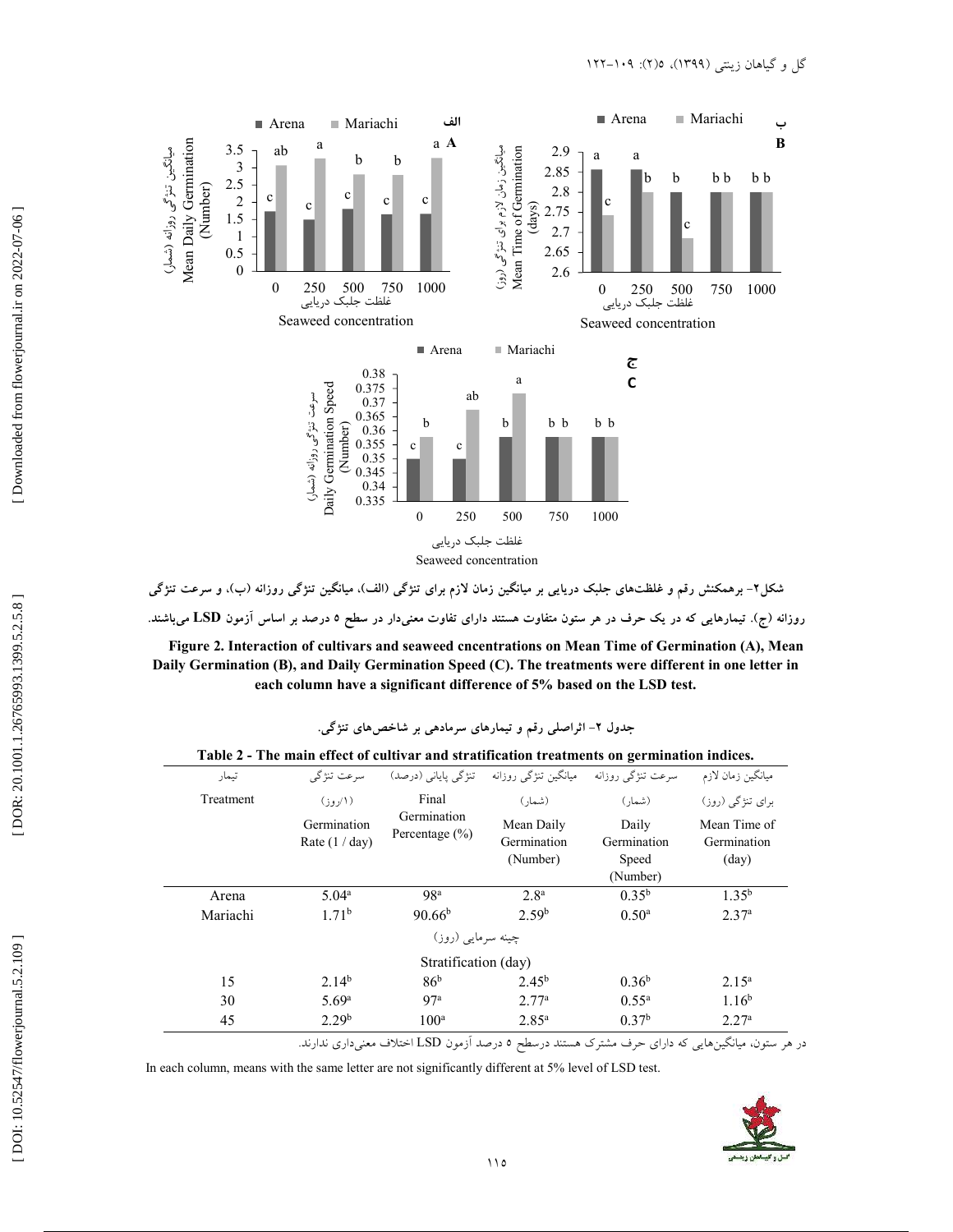

شکل ۳- برهمکنش رقم و چینه سرمایی بر درصد تنژگی پایانی (الف) و سرعت تنژگی (ب). تیمارهایی که در یک حرف در هر ستون متفاوت هستند دارای تفاوت معنی**دار در سطح ۵ درصد بر اساس آزمون LSD می**باشند.

**Figure 3 - Interaction of cultivars and stratification on final germination percentage (A) and germination rate (B). The treatments were different in one letter in each column have a significant difference of 5% based on the LSD test.** 

میانگین زمان لازم برای تنژگی، رقم Mariachi در تیمارهای مختلف چینه سرمایی به ترتیب بیش از دو برابر، ۳۳/۷۸٪ و ۹۱۰/۹٪ بیش از رقم Arena بود. رقم Mariachi در چینه سرمایی ۱۵ و ٤٥ روز، بیشترین و رقم Arena در چینه سرمایی ۳۰ روز کمترین میانگین زمان لازم برای تنژگی را داشت (شکل ٤–الف). در اثر کاربرد تیمارهای چینه سرمایی ۱۵ و ۳۰ روز میانگین تنژگی روزانه در رقم Arena به ترتیب ٢٠/٧٪ و ٦٧٪ افزایش نسبت به رقم Mariachi نشان داد. بر این اساس بیشترین میزان تغییر با کاربرد چینه سرمایی ۱۵ روز برای رقم Arena به دست آمد. بیشترین میانگین تنژگی روزانه در رقم Arena با کاربرد چینه سرمایی ۳۰ روز و کمترین آن در رقم Mariachi با تیمار چینه سرمایی ۱۵ روز مشاهده شد. میانگین تنژگی روزانه بین هر دو رقم Arena و رقم Mariachi در کاربرد تیمار چینه سرمایی ٤٥ روز تفاوت معنی داری نداشت (شکل ٤– ب). در برهمکنش رقم و چینه سرمایی، در اثر کاربرد تیمارهای چینه سرمایی ۳۰،۱۵ و ٤٥ روز، سرعت تنژگی روزانه در رقم Mariachi به ترتیب 0/٤/ كاهش، ١١٤٪ افزايش و ١٧/١٪ افزايش نسبت به رقم Arena مشاهده شد. بر اين اساس بيشترين ميزان تغيير با تيمار چینه سرمایی ۳۰ روز برای رقم Mariachi به دست آمد. بیشترین سرعت تنژگی روزانه مربوط به رقم Mariachi با تیمار چینه سرمایی ۳۰ روز و کمترین آن مربوط به رقم Arena با کاربرد تیمارهای سرمادهی ۳۰ و ٤٥ روز بود (شکل ٤- ج).

Downloaded from flowerjournal.ir on 2022-07-06

DOR: 20.1001.1.26765993.1399.5.2.5.8]

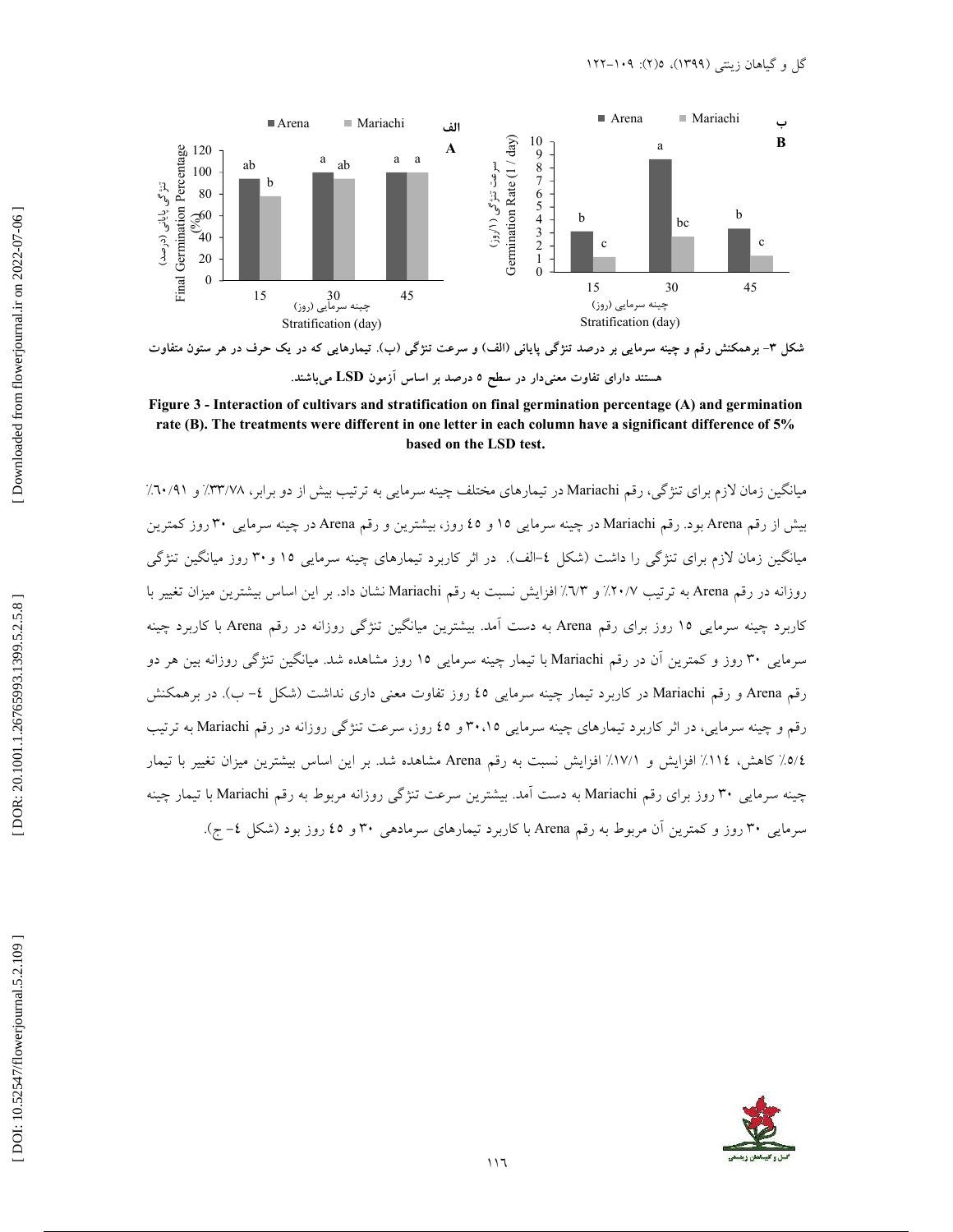

شکل ٤- برهمکنش رقم و چینه سرمایی بر میانگین زمان لازم برای تنژگی (الف)، میانگین تنژگی روزانه (ب)، و سرعت تنژگی روزانه (ج). تیمارهایی که در یک حرف در هر ستون متفاوت هستند دارای تفاوت معنی**رار در سطح ۵ درصد بر اساس آزمون LSD می**باشند.

**Figure 4 - Interaction of different cultivars and stratification on Mean Time of Germination (A), Mean Daily Germination (B), and Daily Germination Speed (C). The treatments were different in one letter in each column have a significant difference of 5% based on the LSD test.**

نتیجههای ازمایش دوم: اثر برهمکنش عصاره جلبک دریای*ی* و تیمار چینه سرمایی

رقم Arena به ترتیب ١٧٢٪، ١٣٢/٤٪ و ٣٧/٥٪ سرعت تنژگی پایانی، میانگین و سرعت تنژگی روزانه بیشتری نسبت به رقم Mariachi داشت در حالی که میانگین زمان تنژگی در رقم Mariachi به میزان ۹۷/۵٪ بیشتر از رقم Arena بود (جدول ۳). نتیجههای این پژوهش نشان داد که کاربرد همزمان چینه سرمایی و عصاره جلبک دریایی ۱۵٤٪ سرعت تنژگی پایانی بیشتری نسبت به تیمار شاهد داشت. میانگین زمان تنژگی در تیمار سرمادهی ٤٥ روز و غلظت ٢٥٠ میلی[یتر در لیتر عصاره جلبک دریایی بیشترین میزان بود ولی با تیمارهای سرمادهی ٤٥ روز و غلظت ١٢٥ میلی[یتر در لیتر عصاره جلبک دریایی و تیمار شاهد از نظر أماری تفاوت معنیداری نداشت و در تیمارهای سرمادهی ۳۰ روز و غلظت ۱۲۵ میلی[یتر در لیتر عصاره جلبک دریایی و سرمادهی ۳۰ روز و غلظت ۲۵۰ میلی[یتر در لیتر عصاره جلبک دریایی کمترین میزان بود (جدول ۳). کاربرد همزمان چینه سرمایی – عصاره جلبک دریایی نسبت به تیمار شاهد میانگین تنژگی روزانه بیشتری داشت و در تیمارهای سرمادهی ۳۰ روز و غلظت ۱۲۵ میلی[یتر در لیتر عصاره جلبک دریایی و سرمادهی ۳۰ روز و غلظت ۲۵۰ میلی[یتر در لیتر عصاره جلبک هد نسبت به سایر تیمارها بیشتر بود و در تیمارهای سرمادهی

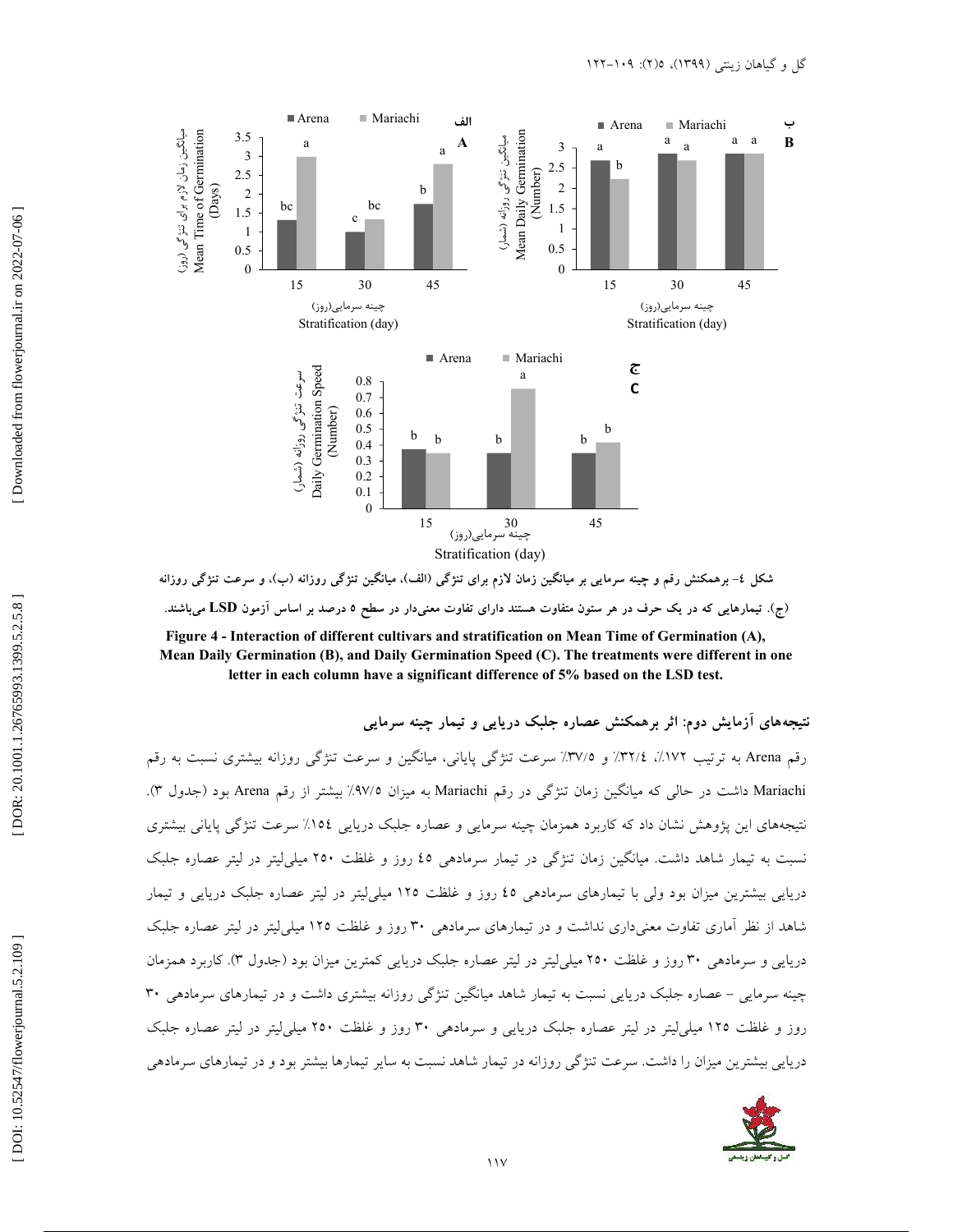۳۰ روز و غلظت ۱۲۵ میلی[یتر در لیتر عصاره جلبک دریایی و سرمادهی ۳۰ روز و غلظت ۲۵۰ میلی[یتر در لیتر عصاره جلبک دريايي كمترين مقدار بود (جدول ٣).

جدول ۳– اثر اصلی رقم و برهمکنش غلظتهای مختلف عصاره جلبک دریایی و چینه سرمایی بر شاخصهای تنژگی.

**Table 3- The main effect of cultivar and interaction of different concentrations of seaweed extract and stratification on germination indices.**

| تيمار                         | سرعت تنژگی                    | درصد تنژگی پایانی    | میانگین تنژگی روزانه         | سرعت تنژگي روزانه    | ميانگين زمان لازم             |  |  |  |  |
|-------------------------------|-------------------------------|----------------------|------------------------------|----------------------|-------------------------------|--|--|--|--|
| Treatment                     | $($ $\mathcal{N}$             | $(c, \infty)$        | (شمار)                       | (شمار)               | برای تنژگی (روز)              |  |  |  |  |
|                               | Germination<br>Rate $(1/day)$ | Final<br>Germination | Average Daily<br>Germination | Daily<br>Germination | Average Time<br>for           |  |  |  |  |
|                               |                               | Percentage $(\% )$   | (Number)                     | Speed<br>(Number)    | Germination<br>$\text{(day)}$ |  |  |  |  |
|                               |                               |                      |                              |                      |                               |  |  |  |  |
| Arena                         | 8.57 <sup>a</sup>             | $99.6^{\circ}$       | $12.65^{\rm a}$              | 0.11 <sup>a</sup>    | 1.24 <sup>b</sup>             |  |  |  |  |
| Mariachi                      | $3.14^{b}$                    | 99.2 <sup>a</sup>    | $9.55^{b}$                   | 0.08 <sup>b</sup>    | $2.45^{\rm a}$                |  |  |  |  |
|                               |                               |                      |                              |                      |                               |  |  |  |  |
| T <sub>0</sub> S <sub>0</sub> | 2.62 <sup>b</sup>             | 97 <sup>b</sup>      | 6.91 <sup>c</sup>            | $0.15^{\rm a}$       | 2.02 <sup>a</sup>             |  |  |  |  |
| T <sub>1</sub> S <sub>1</sub> | 6.66 <sup>a</sup>             | 100 <sup>a</sup>     | 14.58 <sup>a</sup>           | 0.07 <sup>c</sup>    | 1.49 <sup>b</sup>             |  |  |  |  |
| <b>T2S2</b>                   | 6.66 <sup>a</sup>             | 100 <sup>a</sup>     | 14.58 <sup>a</sup>           | 0.07 <sup>c</sup>    | 1.48 <sup>b</sup>             |  |  |  |  |
| <b>T3S3</b>                   | 6.66 <sup>a</sup>             | 100 <sup>a</sup>     | 9.72 <sup>b</sup>            | 0.1 <sup>b</sup>     | 2.11 <sup>a</sup>             |  |  |  |  |
| T4S4                          | 6.66 <sup>a</sup>             | $100^a$              | 9.72 <sup>b</sup>            | 0.1 <sup>b</sup>     | $2.14^{a}$                    |  |  |  |  |

TOS0: شاهد، TIS1: تیمار سرمادهی ۳۰ روز و عصاره جلبک دریایی ۱۲۵ میلی[یتر در لیتر، T2S2: تیمار سرمادهی ۳۰ روز و عصاره جلبک دریایی

۲٥۰ میلی[یتر در لیتر، T3S3: تیمار سرمادهی ٤٥ روز و عصاره جلبک دریایی ۱۲۵ میلی[یتر در لیتر، T4S4: تیمار سرمادهی ٤٥ روز و عصاره جلبک

دریایی ۲۵۰ میلی لیتر در لیتر.

T0S0: control, T1S1: 30-day stratification and seaweed extract 125 mg L-1, T2S2: 30-day stratification and seaweed extract 250 mg L-1, T3S3: 45-day stratification and seaweed extract 125 mg L-1, T4S4: 45-day stratification and seaweed extract 250  $mg L^{-1}$ .

کاربرد همزمان عصاره جلبک دریایی و چینه سرمایی نسبت به شاهد در هر دو رقم درصد تنژگی پایانی بیشتری داشت (شکل 0– الف). در اثر کاربرد همزمان تیمارهای عصاره جلبک دریایی–چینه سرمایی (T1S1 و T2S2 و T1S1 و T2S2)، سرعت تنژگی پایانی در رقم Arena به ترتیب ۲٤٦٪ افزایش و در رقم Mariachi ۱٪ افزایش در مقایسه با تیمار شاهد مشاهده شد. بیشترین سرعت تنژگی پایانی به ترتیب در رقم Arena در تمامی تیمارهای کاربرد همزمان و کمترین آن در تیمار شاهد رقم Mariachi ديده شد (شكل ٥– ب).

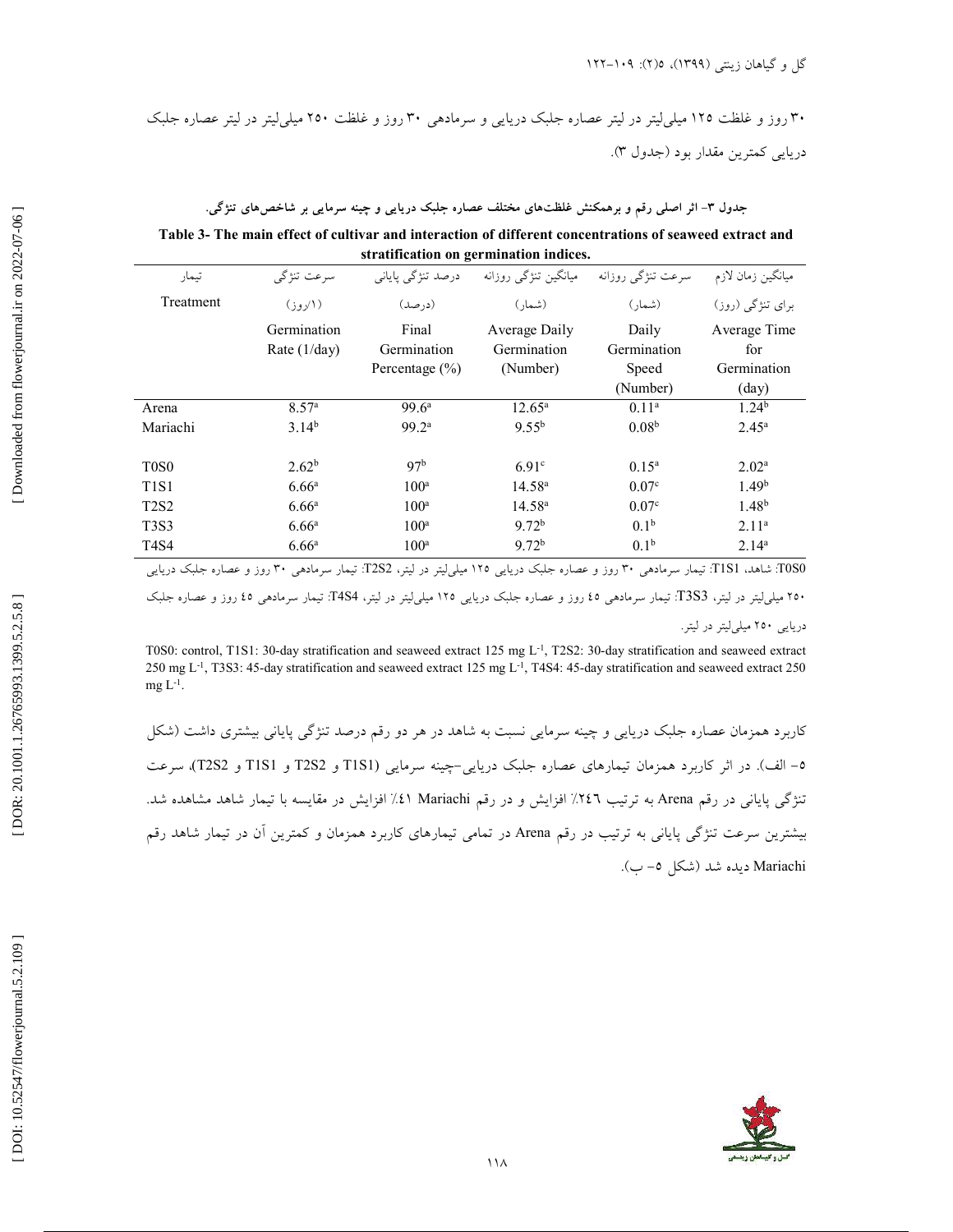

شکل ٥- برهمکنش رقم و غلظتهای مختلف عصاره جلبک دریایی و چینه سرمایی بر درصدتنژگی پایانی (الف)، و سرعت تنژگی (ب). TOS0: شاهد، TIS1: تیمار سرمادهی ۳۰ روز و عصاره جلبک دریایی ۱۲۵ میلی[یتر در لیتر، T2S2: تیمار سرمادهی ۳۰ روز و عصاره جلبک دریایی ۲٥۰ میلی[یتر در لیتر، T3S3: تیمار سرمادهی ٤٥ روز و عصاره جلبک دریایی ۱۲۵ میلی[یتر در لیتر، T4S4: تیمار سرمادهی ٤٥ روز و عصاره جلبک دریایی ۲۵۰ میلی[یتر در لیتر. تیمارهایی که در یک حرف در هر ستون متفاوت هستند دارای تفاوت معنیدار در سطح ۵ درصد بر اساس آزمون LSD می باشند.

## **Figure 5- Interaction of cultivar and different concentrations of seaweed extract and stratification on Final Germination Percentage (A), and Germination Rate (B).**

T0S0: control, T1S1: 30-day stratification and seaweed extract 125 mg L-1, T2S2: 30-day stratification and seaweed extract 250 mg  $L^{-1}$ , T3S3: 45-day stratification and seaweed extract 125 mg  $L^{-1}$ , T4S4: 45-day stratification and seaweed extract 250 mg L<sup>-1</sup>. The treatments were different in one letter in each column have a significant difference of 5% based on the LSD test.

در برهمکنش، اثر کاربرد همزمان تیمارهای عصاره جلبک دریایی–چینه سرمایی (T1S1 و T2S2 و T3S3 و T4S4)، میانگین زمان تنژگی در رقم Arena به ترتیب ۵۲/۵٪، ۵۲/۵٪، ۵۲/۵٪ و ۵٤/۳٪ کاهش و در رقم Mariachi به ترتیب ۷٪، ۳/۲٪، ۰/۷۳/۱/ و ۷۳/۳/ افزایش در مقایسه با تیمار شاهد مشاهده شد. بر این اساس، بیشترین میزان تغییر با کاربرد تیمار T2S2 برای رقم Mariachi به دست آمد. بیشترین میانگین زمان تنژگی در رقم Mariachi با کاربرد تیمار T2S2 و کمترین آن در رقم Arena در تمام تیمارهای کاربرد همزمان عصاره جلبک دریایی – چینه سرمایی مشاهده شد (شکل ٦– الف). در برهمکنش اثر کاربرد همزمان تیمارهای عصاره جلبک دریایی – چینه سرمایی (T1S1 و T2S2 و T1S1 و T2S2)، در میانگین تنژگی روزانه در رقم Arena به ترتیب ۱۱۵٪ و ٤٣/٩٪ افزایش و در رقم ۱۰٤ Mariachi/ و ٣٦/٥٪ افزایش در مقایسه با تیمار شاهد مشاهده شد. بر این اساس بیشترین میزان تغییر با کاربرد تیمار T1S1 و T2S2 برای رقم Arena به دست آمد. بیشترین میانگین تنژگی روزانه به رقم Arena با کاربرد تیمارهای T1S1 و T2S2 و کمترین ان به رقم Mariachi با کاربرد تیمار شاهد مربوط بود (شکل ٦– ب). سرعت تنژگی روزانه در رقم Mariachi به ترتیب در تیمار شاهد ۲٤/۸۱٪ و سایر تیمارها ۳۳/۳۳٪ بیش از رقم Arena بود و بیشترین میزان ان در تیمار شاهد رقم Mariachi دیده شد (شکل ٦– ج).

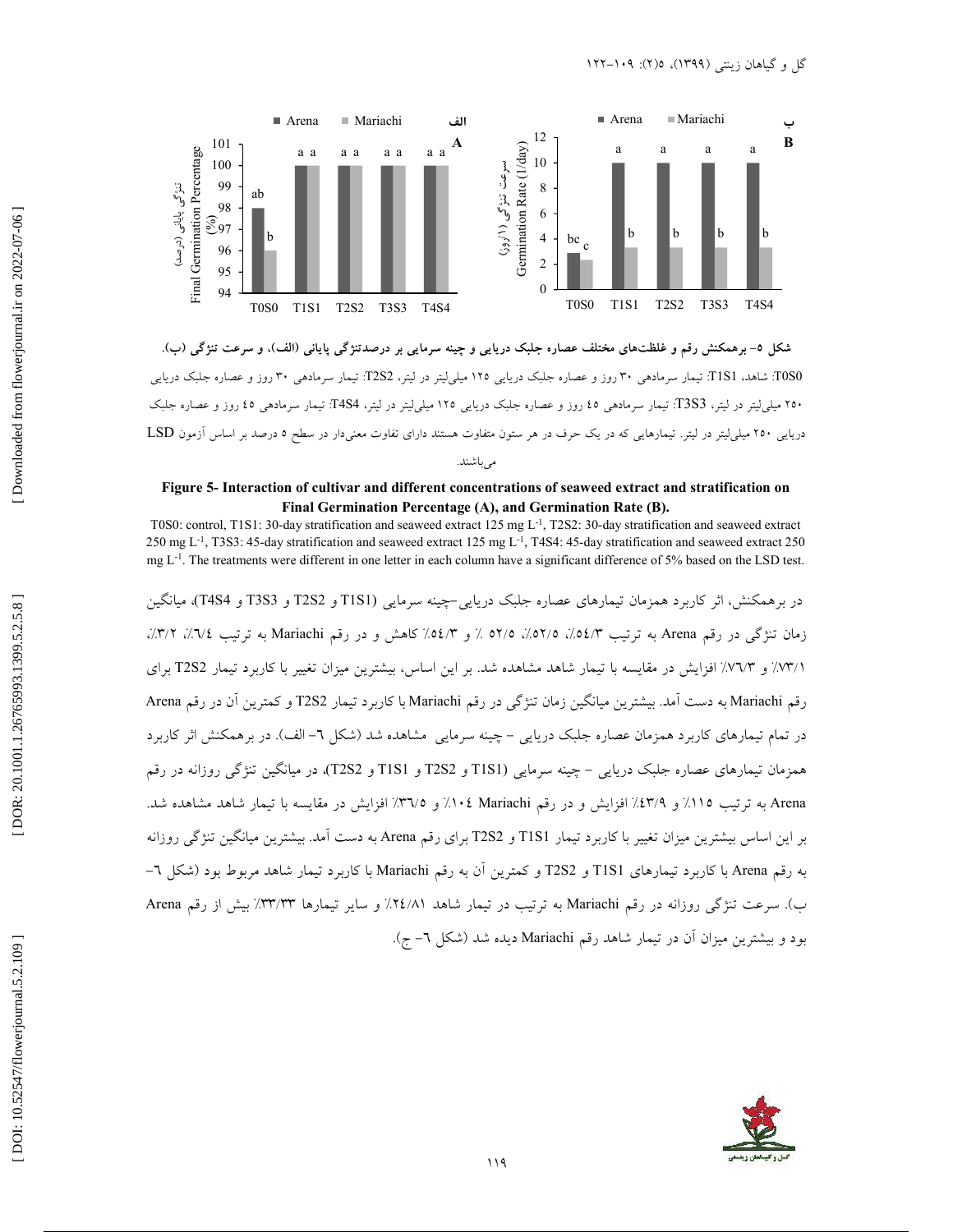

شکل ٦- برهمکنش رقم و غلظتهای مختلف عصاره جلبک دریایی و چینه سرمایی بر میانگین زمان لازم برای تنژگی (الف)، میانگین تنژگی

روزانه (ب)، و سرعت تنژگ<sub>ی</sub> روزانه (ج).

TOS0: شاهد، TIS1: تیمار سرمادهی ۳۰ روز و عصاره جلبک دریایی ۱۲۵ میلی[یتر در لیتر، T2S2: تیمار سرمادهی ۳۰ روز و عصاره جلبک دریایی ۲٥۰ میلی[یتر در لیتر، T3S3: تیمار سرمادهی ٤٥ روز و عصاره جلبک دریایی ۱۲۵ میلی[یتر در لیتر، T4S4: تیمار سرمادهی ٤٥ روز و عصاره جلبک دریایی ۲۰۰ میلی[یتر در لیتر. تیمارهایی که در یک حرف در هر ستون متفاوت هستند دارای تفاوت معنیدار در سطح ۵ درصد بر اساس آزمون LSD مى باشند.

#### **Figure 6- Interaction of cultivar and different concentrations of seaweed extract and stratification o n Mean Time of Germination (A), and Mean Daily Germination (B), Daily Germination Speed (C).**

T0S0: control, T1S1: 30-day stratification and seaweed extract 125 mg L-1, T2S2: 30-day stratification and seaweed extract 250 mg L-1, T3S3: 45-day stratification and seaweed extract 125 mg L-1, T4S4: 45-day stratification and seaweed extract 250 mg L<sup>-1</sup>. The treatments were different in one letter in each column have a significant difference of 5% based on the LSD test.

 **[\** 

ویژگیهایی مانند درصد، سرعت و قدرت تنژگی بذر از مهم¤رین شاخصهای سنجش کیفیت بذر به شمار می[یند و افزایش این ویژگیها منجر به افزایش رشد و عملکرد گیاه، استقرار مناسب گیاهچهها و ایجاد یک سیستم ریشه قوی میشود (Baskin & Baskin, 2004). نتیجههای این پژوهش نشان داد که غلظت ۲۵۰ میلی(لیتر در لیتر عصاره جلبکدریایی بیشترین درصد و سرعت تنژگی را در رقم Arena داشت. عصاره جلبک دریایی با داشتن ترکیبهایی مانند عنصرهای غذایی کم مصرف (أهن، روی، مس و منگنز) و پرمصرف (نیتروژن، پتاسیم، کلسیم و منیزیم) نقش مهمی در تنظیم اسمزی محیط اطراف بذر، های زیست شیمیایی (به عنوان عامل کمکی برای برخی انزیمها) دارند. افزون بر عنصرهای

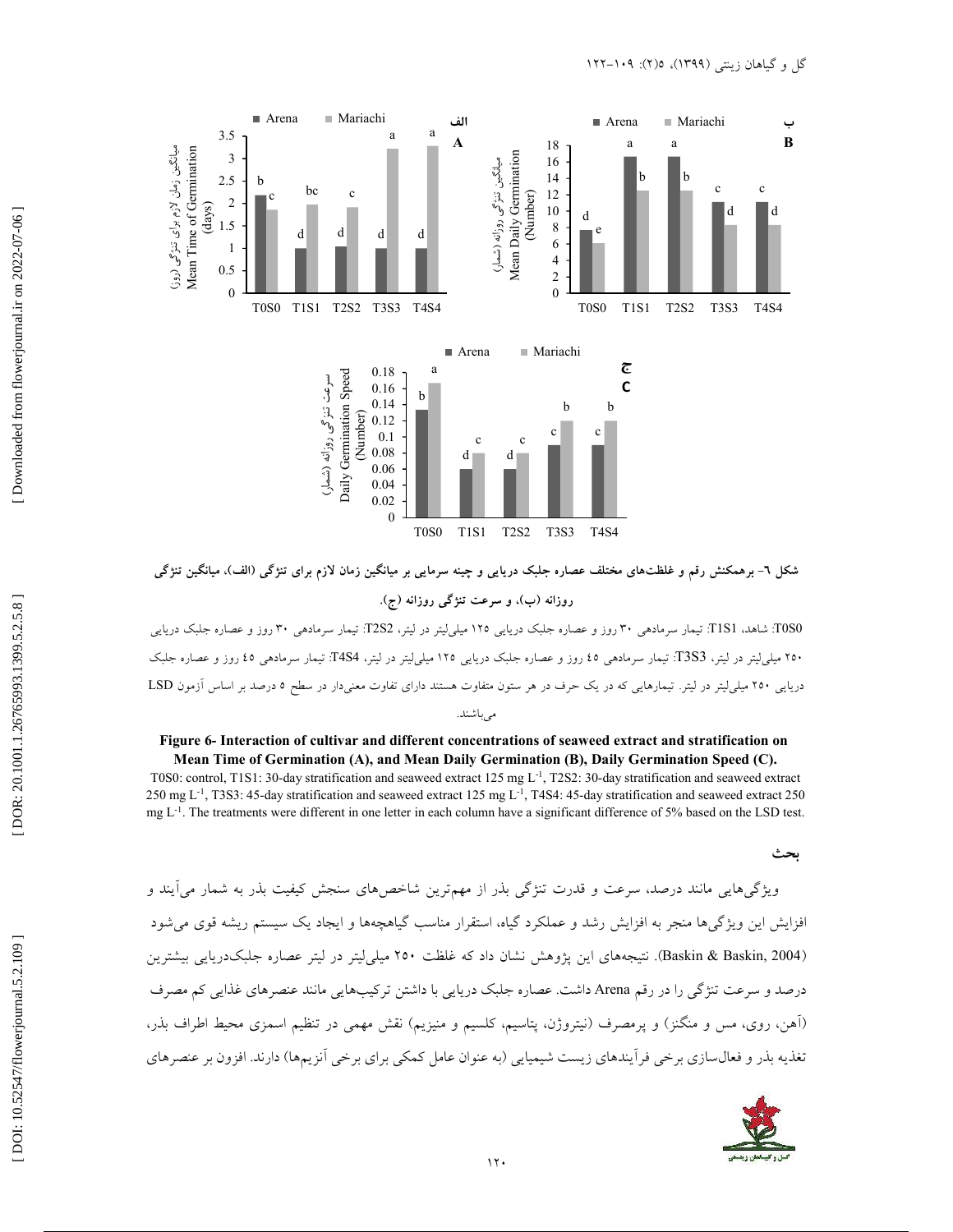مغذی، در پژوهشهای بسیاری گزارش شده است که عصاره جلبکهای قهوهای سرشار از هورمونهای گیاهی مانند اکسین، جیبرلین و سیتوکینین هستند (Wang *et al.,* 2003). سیتوکینینها ارتباط مستقیم با افزایش تقسیم یاختهای در بذر و فعال $\omega$ انزیم الفا امیلاز دارند که میتواند باعث افزیش سرعت و درصد تنژگی شود (Morrow *et al.*, 2008). همچنین جیبرلین و اکسین موجود در عصاره جلبک موجب شکست خفتگی بذر، تحریک رشد گیاهچه (ساقهچه+ریشهچه) و استقرار مناسب جوانه در خاک میشود. از سوی دیگر، جیبرلین باعث افزایش طول دیواره یاختهای میشود و به دنبال أن باعث هیدرولیز ترکیبهای نشاستهای به قندهای ساده مانند گلوکز و یا فرکتوز میشود که باعث منفیتر شدن پتانسیل اسمزی یاختهها شده و ورود اب به داخل یاخته را اسان میکند. در پژوهشی روی گندم مشاهده شد که کاربرد عصاره جلبک دریایی در افزایش معنیدار شاخصهای تنژگی نقش دارد (Kim *et al.*, 2004). در این پژوهش مشاهده شد که با افزایش روزهای چینه سرمایی، درصد تنژگی پایانی و میانگین تنژگی روزانه روند افزایشی داشت. برای بسیاری از گونههای گیاهی سرمادهی موجب افزایش درصد تنژگی میشود (Bergstrand *et al.,* 2016). سرمادهی یا پیش سرمادهی می تواند برای بذرهایی که دارای خفتگی درونی هستند دوره سرد زمستان را شبیهسازی کند و موجب پیشررس شدن تنژگ<sub>ی</sub> و بیشینه سرعت تنژگ<sub>ی</sub> شود ( ,Bergstrand *et al*  $. (2016)$ 

در پژوهشی گزارش شده است که تیمار سرمادهی اثر مثبتی بر حذف مانعهای تنژگی بذرهای لگجی دارد (Bergstrand *et al.*, 2016). در پژوهشی نیز افزایش تنژگی را ناشی از شکافتهشدن پوسته بذر در اثر سرما گزارش کردند (Budelsky & Galatowitsch, 1999). أزمايشي با عنوان سرمادهي خشک و چينه سرمايي بذر در دمای ۱۰ درجه سلسيوس و در محیط تاریک روی بذر گل لیلا انجام گرفته و گزارش شده که یکنواختی و سرعت تنژگی بذر گل لیلا پس از تیمار چینه سرمایی، در مقایسه با تیمار سرماده<sub>ی</sub> خشک و تیمار شاهد بهتر صورت گرفته است (Fukushima *et al.*, 2018). نتیجههای پژوهش حاضر با نتیجههای پژوهش نامبرده همخوانی دارد و مشاهده شد که تیمار ۳۰ روز چینه سرمایی به ترتیب بیشترین میزان سرعت تنژگی پایانی و کمترین میانگین زمان لازم برای تنژگی را موجب شد. رقم Arena در هر سه مدت چینه سرمایی سرعت تنژگی پایانی بیشتری نسبت به رقم Mariachi داشت. همچنین رقم Arena در تیمار چینه سرمایی ۳۰ و ٤٥ روز بیشترین درصد تنژگی پایانی را داشت. در پژوهشی تیمارهای تاریکی و چینه سرمایی در دمای ۵ درجه سلسیوس برای تنژگی بذرهای گیاه اکومیس<sup>۲</sup> انجام شده است که این تیمارها، اثر چشمگیری بر تنژگی بذر اکومیس در مقایسه با تیمار شاهد داشته است (Kulkarni *et al.,* 2006). در آزمایشی دیگر اثر چینه سرمایی و نور در تنژگی بذر گیاه نراد کره ای<sup>۳</sup> مورد بررسی قرار گرفت که نتیجهها نشان داد سرعت بخشی به تنژگی بذر با تیمار چینه سرمایی در مقایسه با تیمار شاهد بهتر انجام شد ( Fukushima et al., 2018). آزمایشی برای بررسی اثرهای سرمادهی صفر، ۲۰، ۵۰، ۸۰، ۸۰ و ۱۰۰ روز و ترکیب جیبرلیک اسید و سرمادهی روی تنژگی بذر در توت سیاه<sup>، ا</sup>نجام شد. بذرهایی که به مدت ۱۰۰ روز در تیمار سرمادهی قرار داشتند، ۸۸٪ تنژگی داشتند. ترکیب تیمارهای ۲۵۰ میلیگرم در لیتر و ۱۰۰ روز سرمادهی موجب ۹۲٪ تنژگی در بذرها شد (Koyuncu, 2005).

*Morus nigra* L. -*t Abies koreana* E.H.W. - $\mathbf{r}$ E*.*H.W. 3- *Eucomis bicolor*  B.  $-\gamma$  *Capparis spinosa* L. - 1

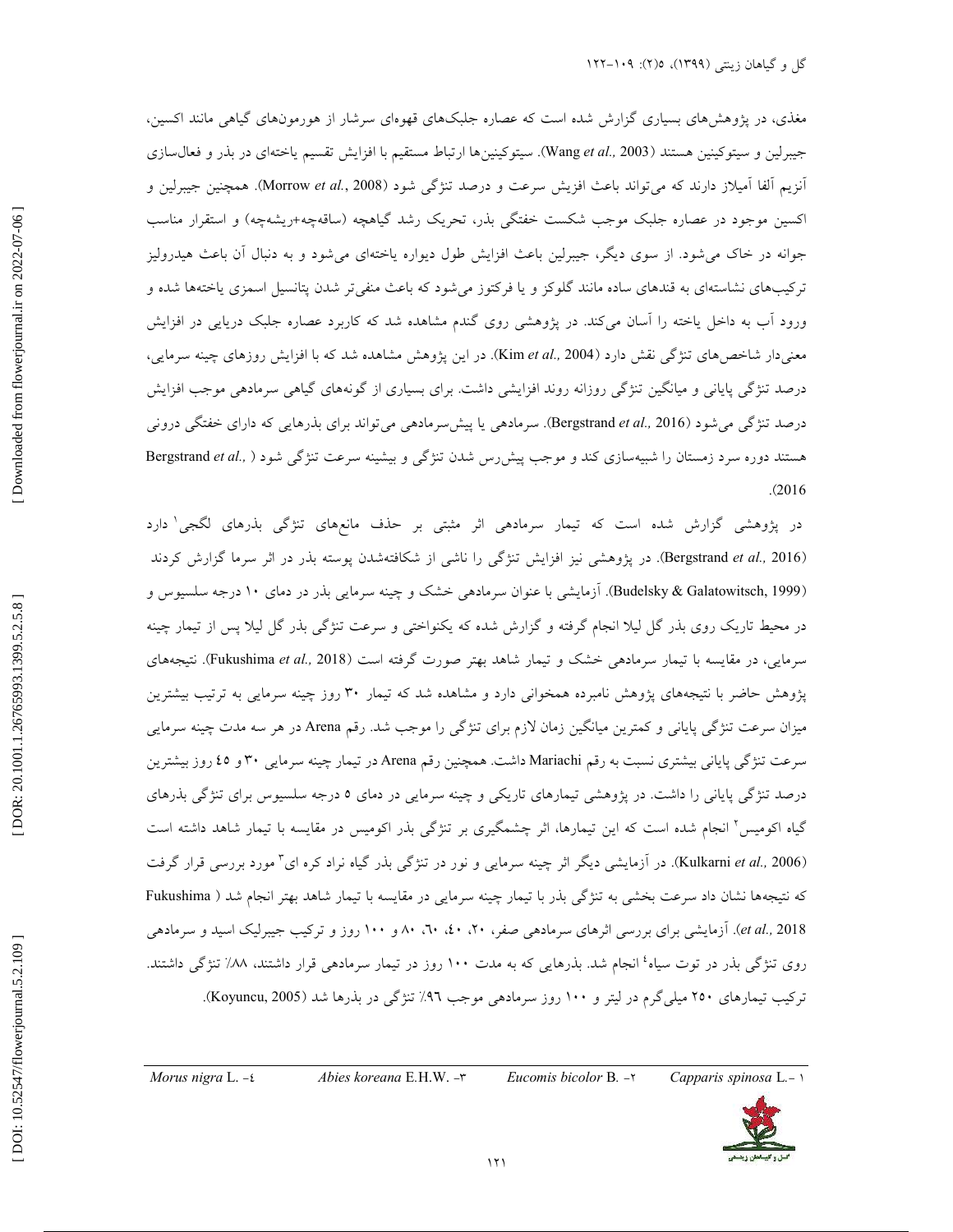## نتیجه گیر ی

با توجه به نتیجههای أزمایش نخست، رقم Arena در غلظت ۲۵۰ میلی[یتر در لیتر عصاره جلبک دریایی سرعت تنژگی پایانی بیشتر (٦٥/٨٨٪) و میانگین زمان تنژگی کمتر و معنیداری نسبت به رقم Mariachi داشت. بذرهای تیمار شده با چینه سرمایی در رقم Arena، درصد و سرعت تنژگی پایانی بیشتر و میانگین زمان تنژگی کمتر و به طور معنیدار نسبت به رقم Mariachi داشتند و در تیمار چینه سرمایی ۳۰ روز، به طور معنیدار، بیشترین سرعت تنژگی پایانی و کمترین میانگین زمان تنژگی مشاهده شد. در پایان، با توجه به نتیجههای ازمایش دوم، درصد و سرعت تنژگی پایانی و میانگین تنژگی روزانه رقم Arena، در کاربرد همزمان عصاره جلبک دریایی و چینه سرمایی نسبت به رقم Mariachi افزایش معنیدار داشت و همه تیمارهای کاربرد همزمان عصاره جلبک دریایی و چینه سرمایی به طور معنیدار، درصد و سرعت تنژگی پایانی بیشتری نسبت به تیمار شاهد داشتند.

منابع

- Baskin, J.M., Baskin, C.C. (2004). A classification system for seed dormancy. *Seed Science Research*, *14*,1-16. Bergstrand, K.J., Mortensen, L.M., Suthaparan, A., Gislerod, H.R. (2016). Acclimatisation of greenhouse crops to differing light quality. *Journal of Horticultural Science* , *204*, 1-7.
	- Budelsky, R.A., Galatowitsch, S.M. (1999). Effects of moisture, temperature, and time on seed germination of five wetland Carices: implications for restoration. *Restoration Ecology* , *7* , 86-97.
	- Fukushima, K., Kajihara, S., Ishikura, S., Katsutani, N., Goto, T. 2018. Effect of re-drying seed after wet treatment at 10 <sup>0</sup>C on the germination and growth of *Eustoma grandiflorum* (Raf.) Shinn. *Horticultural Journal*, *87*, 413-420.
	- Jothinayagi, N., Anbazhagan, C. (2009). Effect of seaweed liquid fertilizer of Sargassum wightii on the growth and biochemical characteristics of (*Abelmoschus esculentus* L.) Medikus. *Recent Research in Science and Technology*, *1* (4), 155-158.
- Kim, H.H., Goins, G.D., Wheeler, R.M., Sager, J.C. (2004). Green-light supplementation for enhanced lettuce growth under red and bluelight-emitting diodes. *Journal of Horticultural Science*, *39*, 1617-1622.
- Khan, W., Rayirath, U.P., Subrananian, S., Jithesh, M.N., Rayorath, P., Hodges, D.M., Critchley, A.T., Craigie, J.S., Norrie, J., Prithiviraj, B. (2009). Seaweed extracts as biostimulants of plant growth. *Journal of Plant Growth Regulation*, *28*, 386-399.
- Koyuncu, F. (2005). Breaking seed dormancy in black mulberry (*Morus nigra* L.) by cold stratification and exogenous application of gibberellic acid. *Journal Acta Biologica Cracoviensia Series Botanica* , *47*, 23- 26.
- Kulkarni, M.G., Sparg, S.G., Van Staden, J. (2006). Dark conditioning, cold stratification and a smoke-derived compound enhance the germination of *Eucomis autumnalis* subsp. autumnalis seeds. *South African Journal of Botany*, *72*, 157-162.
- Morrow, R.C. (2008). LED lighting in horticulture. *Horticultural Science*, *43*, 1947-1950.
- Popescu, M. (2016). comparative studies of seaweeds extract on seeds germination of tomato. *Current Trends in Natural Sciences*, *5*(10), 117-122.
- Pringle, J.S. (2014). Morphological Characteristic of The Family Gentianaceae. In: Rybczynski, J.J., Davey, M.R., Mikula, A. (eds.) Characterization and Ecology. Springer Berlin Heidelberg, Canada. pp: 1-2.
- Sharafizad, M., Naderi, A., Siadat, S.A., Sakinejad, T., Lak, Sh. (2013). Effect of salicylic acid pretreatment on germination of wheat under drought stress. *Journal of Agricultural Science*, *5* (3), 179- 199.
- Stirk, W.A., Novak, M.S., Staden van, J. (2003). Cytokinins in macroalgae. *Plant Growth Regulation* , *41*, 13-24.
- Stirk, W., Tarkowska, D., Ture Cova, V., Strnad, M., Van staden, J. (2014). Abscisic acid, gibberellins and brassinosteroids in Kelpak, a commercial seaweed extractmade from *Ecklonia maxima*. *Journal of Applied Phycology*, *26*, 561-567.
- Tuhy, L., Chowanska, J., Chojnacka, K. (2013). Seaweed extracts as biostimulants of plant growth. *Chemik Journal* , *67*(7), 636-641.
- Wang, Z., Pote, J., Huang, B. (2003). Responses of cytokinins, antioxidant enzymes, and lipid peroxidation in shoots of creeping bentgrass to high root-zone temperatures. *Journal of the American Society for Horticultural Science*, *128*: 648-655.
- Zhang, Z., Ervin, E.H. (2004). Cytokinin containing seaweed and humic acid extracts associated with creeping bentgrass leaf cytokinins and drought resistance. *Crop Science*, *44*, 10- 15.